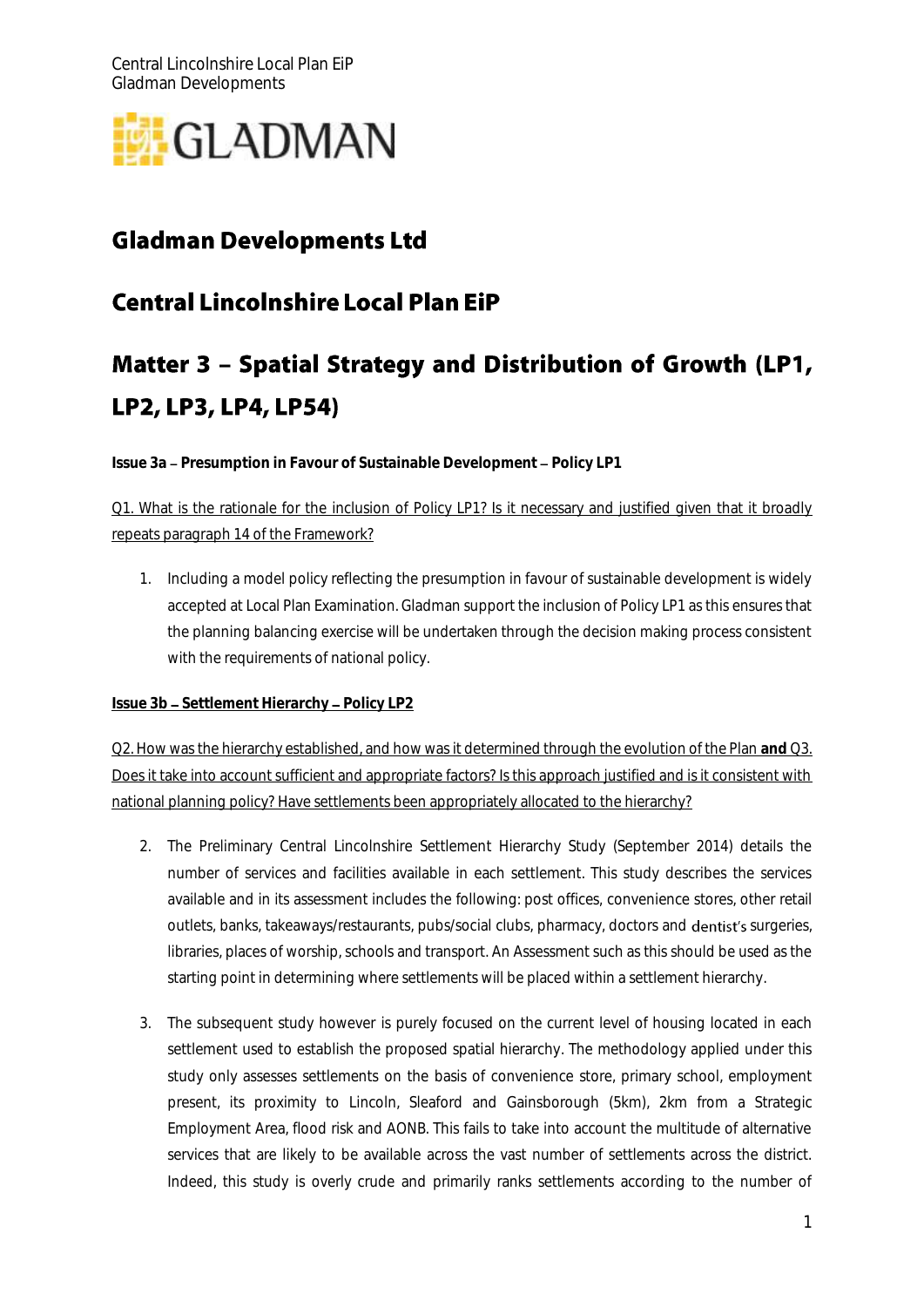dwellings located in each settlement rather than undertaking a comprehensive study of the services, facilities on offer in each of the settlements and constraints affecting these areas across the HMA. The April 2016 study does little to reconsider the sustainability of a range of services and facilities of settlements across the HMA.

- 4. Gladman reiterate our previous concerns that the settlement hierarchy fails to go into sufficient detail about the services available in each settlement. For instance, Bassingham is listed as a Tier 5 settlement under the October 2015 study despite being classified as a Limited Growth Village under the previous assessment. Bassingham is a sustainable settlement with access to numerous facilities, including a primary school, grocery store, doctor's surgery, a SPAR store and access to public transport.
- 5. As detailed in Appendix 1 and 2 of our previous response to the submission version of the Plan, the Central Lincolnshire authorities approach to its settlement hierarchy is inconsistent and illogical. By way of example, Bassingham scores remarkably superior to settlements located in not only Tier 5 settlements but also higher order settlements. This was also noted in the Officer's Report to the land at Whites Lane, Bassingham planning application<sup>1</sup> which stated 'From the assessment methodology used in the 'Central Lincolnshire Settlement Hierarchy Study', it is apparent that Bassingham continues to have a range of the key services and facilities reflective of a second tier service village (i.e. in policy terms comparable to villages such as Bracebridge Heath, Waddinghon, Metheringham and Skellingthorpe), but with the exception of equivalent levels of public transport provision (see 'highways and transport' below). It appears that the limited bus service frequency serving Bassingham is a key factor in Bassingham's indicative settlement status in the preliminary draft Local Plan. However, in every other regard, the services and facilities present within the village would be well placed to serve and support development of the scope proposed (as required by the NPPF, paragraph 37)...' The Officer's Report to Gladman's land interests at land north of Thurlby Road<sup>2</sup> also confirms this position. Further, it should be noted that there is slight population difference of approximately 40 people between Middle Rasen and Bassingham and transport does not play a factor in either the 2015 and 2016 settlement hierarchy studies.
- 6. The approach taken by government to rural areas is clear; we must plan positively for their future, to capture the potential they have for economic growth and to provide housing to meet local needs. The current approach contained in the Plan does not represent positive planning in this regard and neglects a substantial number of such settlements across the rural area, such as Bassingham, to accommodate growth to meet housing needs.

Q7. How have the 'Small Villages' been distinguished from 'Hamlets and Countryside'? What is the rationale behind this? For example, the Central Lincolnshire Settlement Hierarchy and Growth Distribution study identifies that some small villages have no convenience store, primary school or employment and are not

-

<sup>1</sup> Planning application reference: 14/1580/FUL

<sup>2</sup> Planning application reference: 14/1481/OUT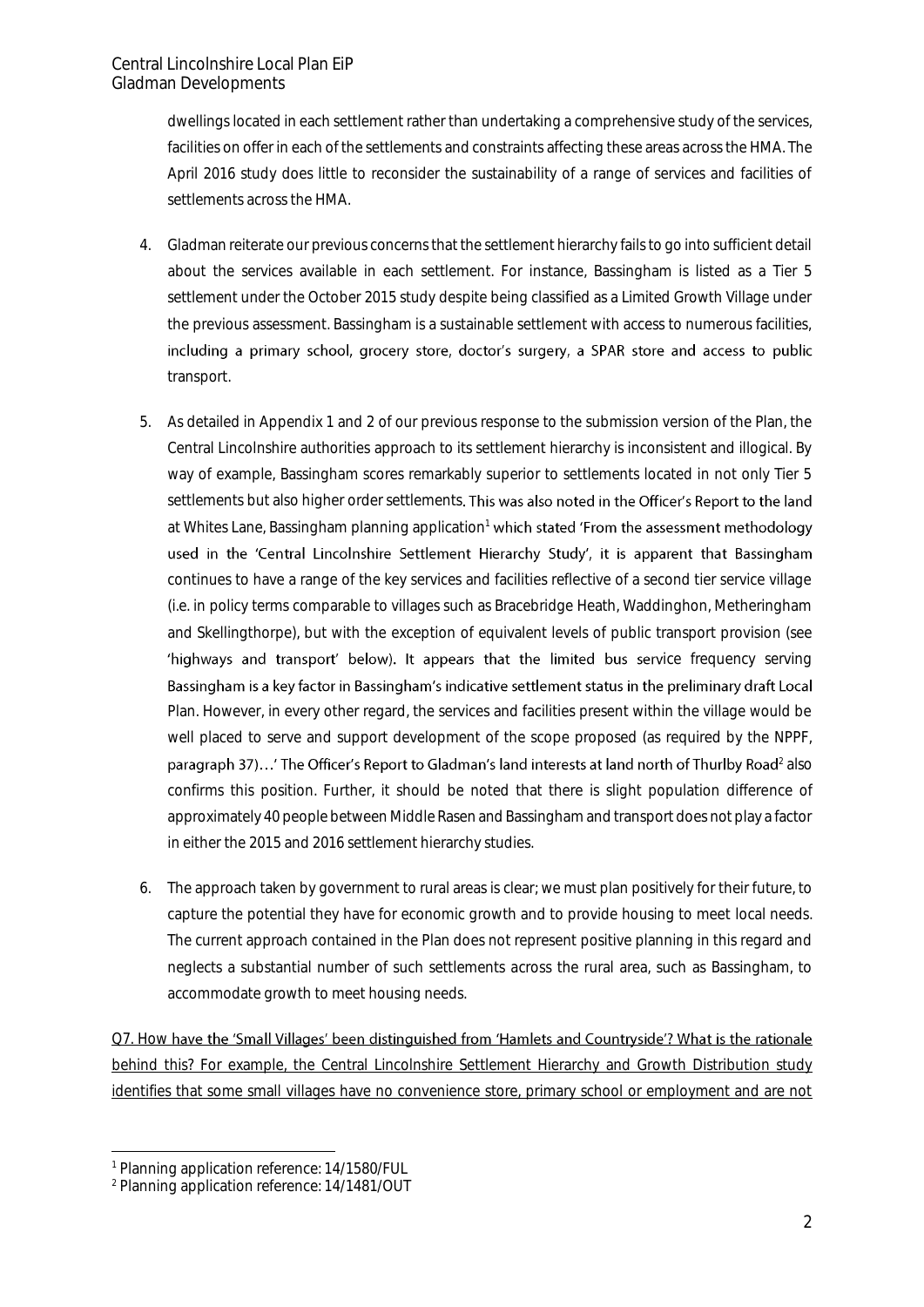within 2km of a strategic employment area or 5km of a key service centre, yet 10% growth is proposed compared to none in hamlets? Is this justified?

- 7. The 10% growth applied to small settlements that lack the necessary facilities to support sustainable growth or are affected by physical or environmental constraints provides no certainty that a housing development can be delivered in these locations to meet identified housing needs. The Councils must now recognise that there is clear scope for providing a higher level of development in sustainable settlements, such as Bassingham, through undertaking additional evidence base work and amending the settlement hierarchy as necessary.
- 8. Notwithstanding the above, there is no rationale for why 10% is considered to be an appropriate figure, should it not be more if the settlement is considered a sustainable opportunity to deliver growth to meet housing need.

Issue 3c - Level and Distribution of Growth - Policy LP3

Q8. How was the distribution of growth between the settlements established, and what evidence supports this? Is it justified? Q.10 is it appropriate to aim around 88% of the growth in the Lincoln Strategy Area, Gainsborough and Sleaford when a significant part of the area covered by the plan is rural? **And** Q11. Is the 12% growth for the 'elsewhere' settlements sufficient to help support sustainable communities in small, medium and large villages? Will the overall housing distribution be effective in meeting the Vision of the Plan?

- 9. The Local Plan seeks to direct growth towards the Lincoln Strategy Area, Gainsborough and Sleaford accounting for 32,524 dwellings across the plan period, 87% of the total growth envisaged with around 4,435 being delivered elsewhere in the district in accordance with Policy LP4. To deliver this need the Councils expect 14,700 dwellings to be delivered through Sustainable Urban Extensions which account for 44% of the total growth across the plan period.
- 10. Central Lincolnshire is a particularly extensive authority with more than 400 settlements across the HMA. The various areas will each have their own local need for housing and this has not been fully reflected in the spatial distribution for housing in the Local Plan. Whilst it is accepted that higher order settlements will have a role to play in delivering housing to meet identified need, this should not be at the expense of lower order settlements assisting the Councils to boost significantly the supply of housing.
- 11. Housing sites in lower order settlements/rural areas offer a strong measure of certainty (around delivery) that is very rarely associated with previously developed land, larger allocations or urban extensions. The benefits associated with housing development in rural areas are widespread. Indeed, this issue is particularly supported by paragraph 55 of the Framework which seeks to promote sustainable development in rural areas to maintain and enhance rural vitality and viability. It is essential, therefore, that the needs of sustainable rural settlements across Central Lincolnshire are assessed and meaningful growth apportioned to them to ensure their ongoing vitality and viability.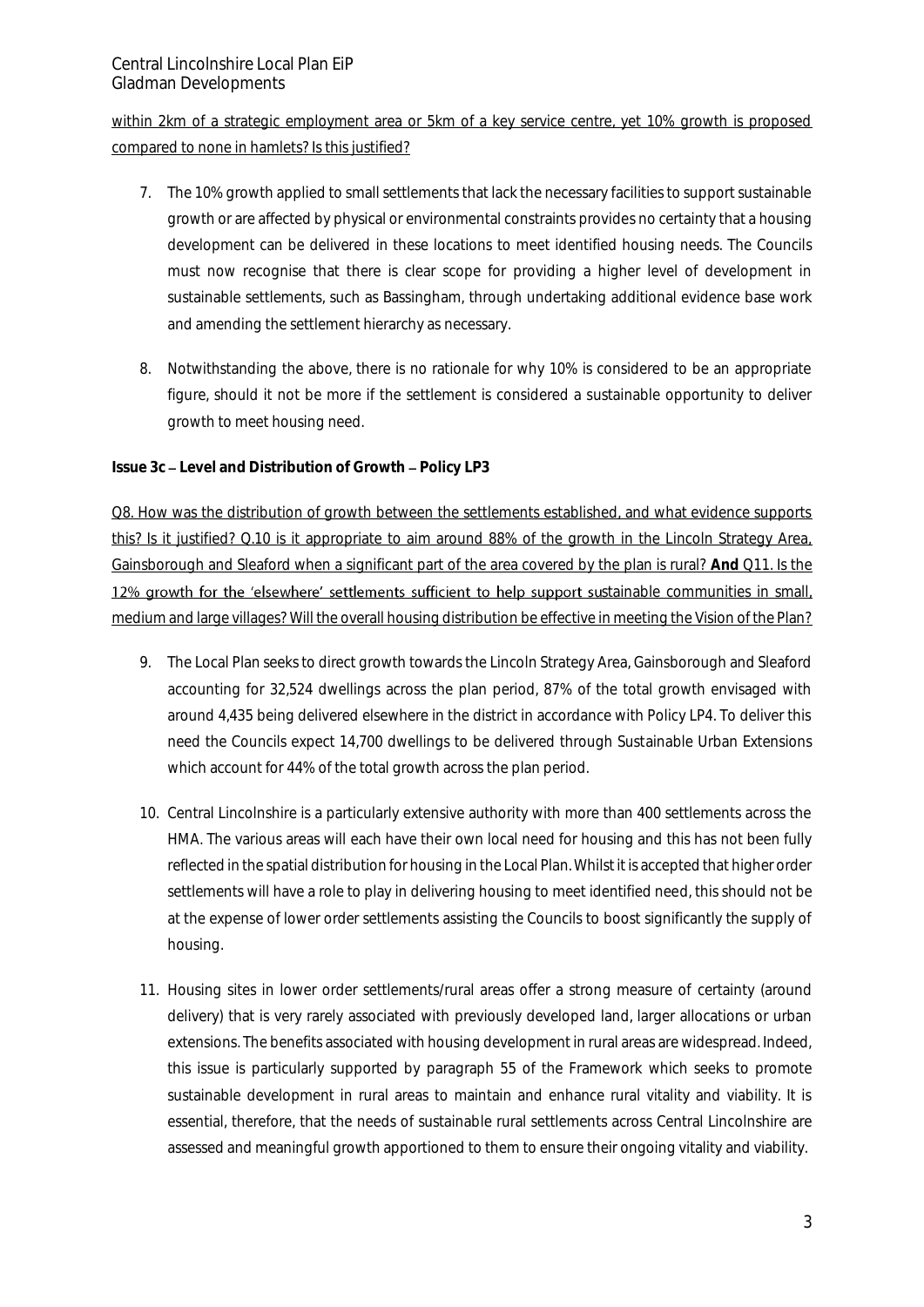12. Further, it is unlikely that many of the settlements in Central Lincolnshire were allocated any growth in previous plans, and in this plan, even though they can demonstrably support some growth it will unlikely be to the extent needed to meet housing needs.

Q12. Were alternative distributions of development between various tiers of the hierarchy considered? If so, why were they discounted?

13. See response to Matter 1.

**Issue 3d – Lincoln Urban Area, Main Towns and Market Towns – Policies LP2 and LP3** 

Q13. Policy LP2 states that additional growth will be considered favourably on non-allocated sites in appropriate locations in the Lincoln Urban Area, Main Towns and on the edge of Market Towns. In contrast, Policy LP55 restricts new dwellings the countryside. How will it be decided if a site represents an appropriate location or countryside and, therefore, which plan policy should apply if the plan does not define a boundary between settlement and countryside? In this context, will the policy be effective and will it provide a clear indication of how a decision maker should react to development proposals? Should the plan include a clear definition of 'countryside'. 'appropriate locations' and 'locations on the edge of market towns'? Is development in 'appropriate locations' necessary to ensure the housing requirement is met? What is the justification for this policy stance?

14. See response to Q18.

### Q15. What is the justification for Policy LP2 being unlikely to support proposals over 50 dwellings/2ha on the edge of Market Towns?

- 15. The Plan provides no reasonable justification in seeking to implement a development cap on development proposals on the edge of Market Towns. An approach such as the one taken is contrary to the requirements of the Framework, specifically the presumption in favour of sustainable development. A policy tool which seeks to implement a cap on development cannot be considered effective or in accordance with paragraphs 14, 47 and 49 of the Framework.
- 16. The assessment of whether a proposal is deemed to be sustainable should be based on the consideration of a wide range of factors across all three strands of sustainability (economic, social and environmental) with a planning balance exercise being undertaken which weighs the harm against the benefits of the proposal. It is only where the harm significantly and demonstrably outweighs the benefits, should the scheme be prevented from coming forward. Scale is only one such factor and should not be the determining factor as to whether a scheme is considered acceptable.
- 17. The Policy, as it is currently written, would prevent any non-allocated scheme from coming forward outside existing settlement boundaries purely because it was above an arbitrary size threshold, even if the development was deemed to be sustainable. It would be more in line with the Framework if the policy referred to 'a scale that is appropriate to the settlement' and removed any reference to specific dwelling numbers.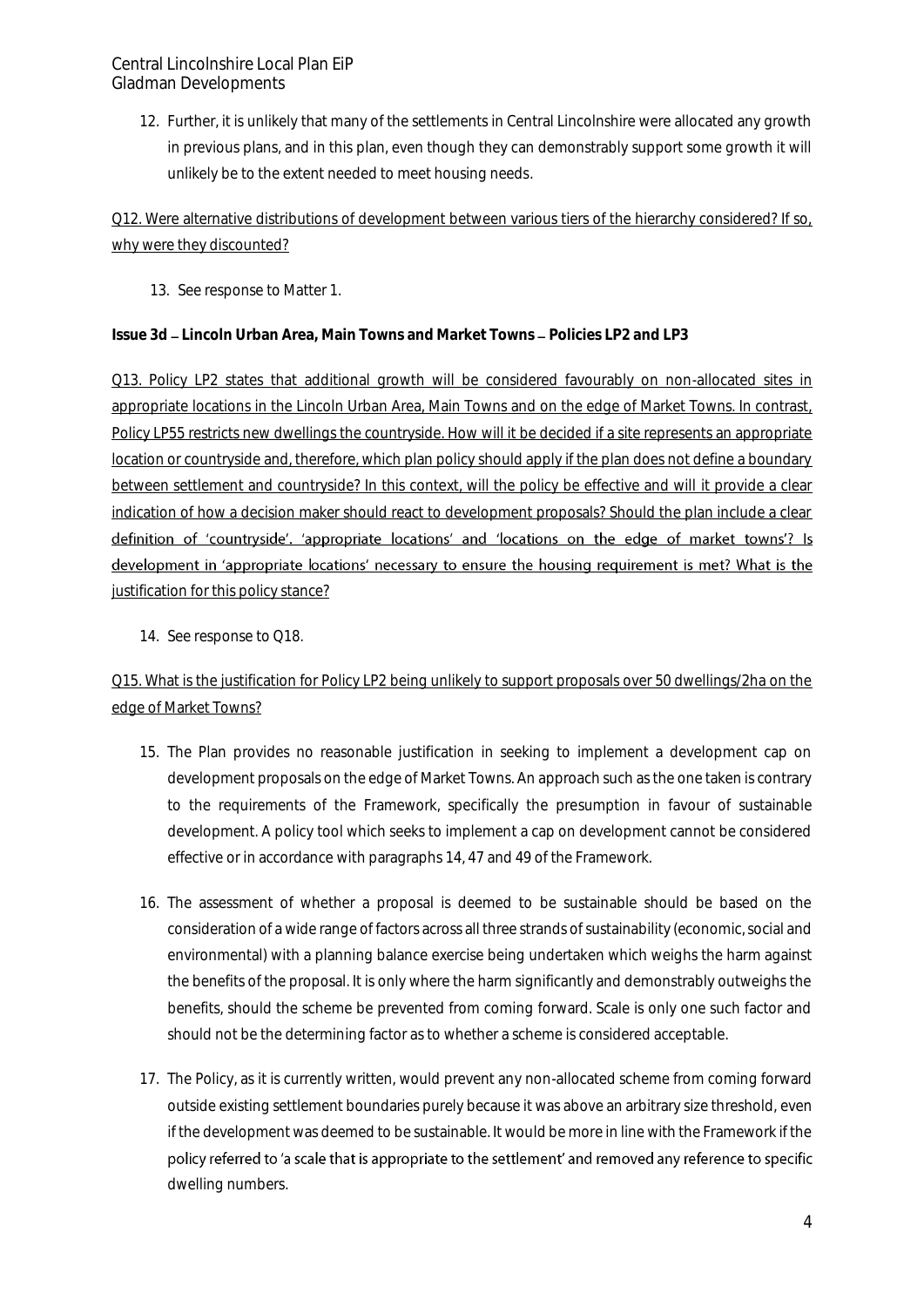18. Alternatively, the part of the Policy which refers to dwelling numbers could be amended as follows so that it could be found sound:

"Residential proposals outside the settlement boundaries must be brought forward as allocations through Local Plans or Neighbourhood Development Plans **or through planning applications where it can be demonstrated that the proposals constitute sustainable development**

- 19. This change would also need to be reflected in the Reasoned Justification accompanying the policy.
- 20. This response is also applicable to Q16 and Q17.

**Issue 3f - Growth in Villages - Policy LP4** 

Q.18 Policies LP2 and LP4 accept the possibility of development on the edge of settlements in small, medium and large villages. In contrast, Policy LP55 restricts new dwellings in the countryside. How will it be decided if a site represents a development at the 'edge' of a village or in 'the countryside', and therefore, which policy should apply? In this context, will Policies LP2 and LP4 be effective and will they provide a clear indication of how a decision maker should react to development proposals? Should the plan include a clear indication of how this will be resolved when making development management decisions? As per Q13 above, should the plan include a clear definition of 'the edge of a village' for category 5 and 6 villages?

- 21. It is evident that the Plan envisages that additional development can be delivered on the edge of existing villages. However, Policies LP2 and LP4 conflict and therefore will result in inconsistencies being made through the development management process. Accordingly policies LP2, LP4 and LP55 are not sound as they are not effective and are contrary to national planning policy.
- 22. Gladman submit that the use of Policy LP55 to preclude the delivery of sustainable development proposals in the countryside would be inconsistent with the positive approach required by the Framework which seeks to significantly boost the supply of housing. As such, a distinction needs to be made between developments proposals adjoining existing built up areas/committed sites should be permitted where the adverse impacts of development do not significantly and demonstrably outweigh the benefits of development. Policy LP55 should instead relate only to development proposals outside and not adjoining existing built up areas to provide clarity on development not adjoining existing settlements where countryside policies in respect of development in the countryside would apply.
- 23. This response is also applicable to Q13.

Q19. In determining a development proposal Policy LP4 requires an assessment of the number of dwellings in the village, houses built since 2012, extant planning permissions and allocated sites to determine if capacity remains. A sequential test will also be involved and consideration of whether or not a site falls within the developed footprint or edge of settlement (without a settlement boundary), and whether it is infill or not. In this context does Policy LP4 provide sufficient certainty to developers and local communities alike about where development will go and when? Does the policy comply with paragraph 154 of the Framework which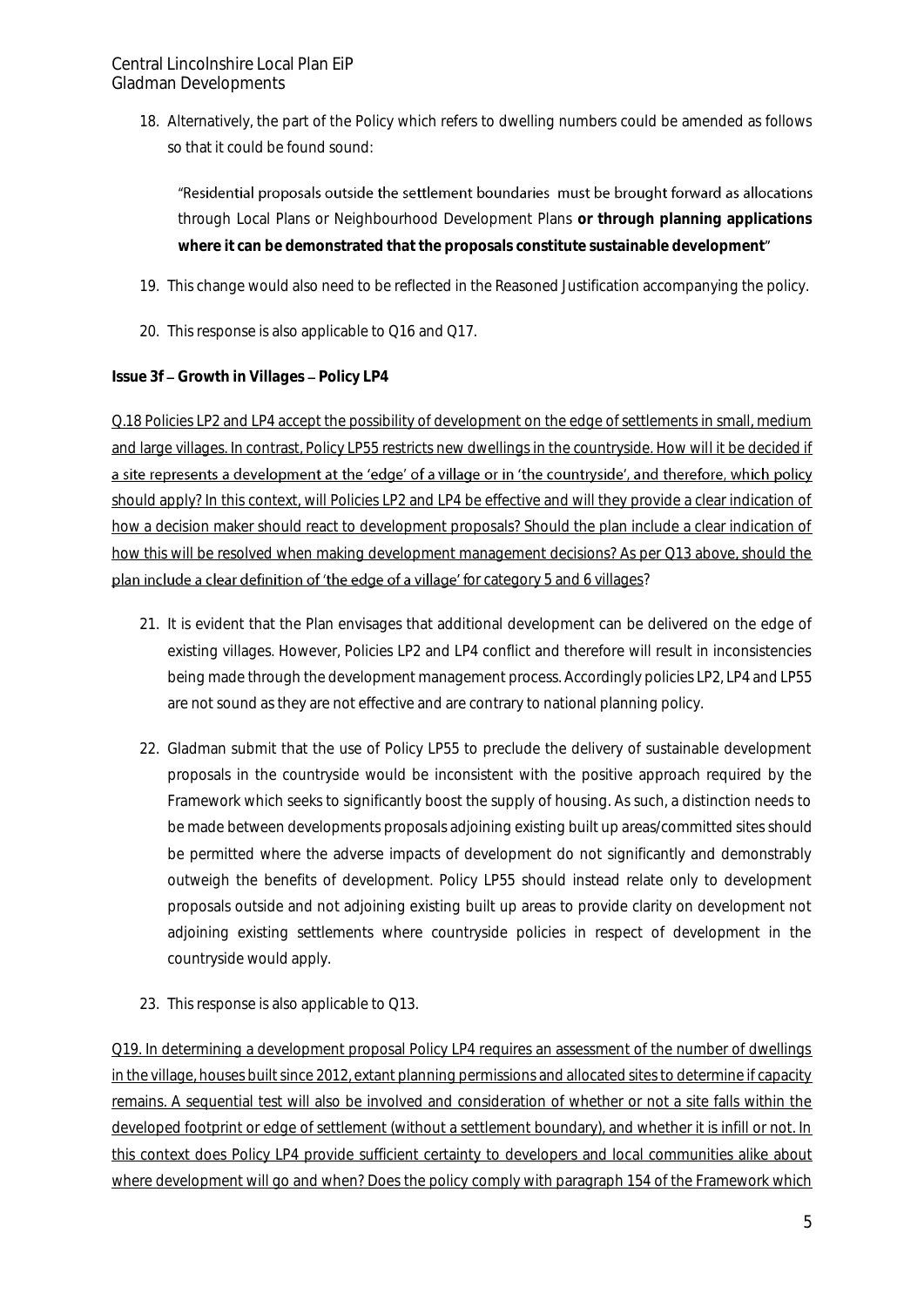requires that policies should provide a clear indication of how a decision maker should react to a development proposal?

24. Policy LP4 is contrary to the paragraph 154 of the Framework. It is unclear how the criteria referenced above will be applied through the decision making process as the evidence supporting this position is notably absent and places the onus on developers to undertake the necessary evidence base work to justify their proposal. Instead the Council should have prepared the necessary documents and distributed growth to the most sustainable settlements.

Q20. What is the justification for the maximum 10-15% growth levels identified for tier 5-6 settlements in Policy LP4? For example, is the aim of the policy to help ensure that development is focused in locations which are sustainable and/or to protect the character of villages and the surrounding countryside? Should the aim of the policy be clearly set out in the Local Plan? Will the policy be effective in achieving its aims?

- 25. No evidence has been submitted to support the proposed 10-15% maximum growth levels identified for tier 5 and 6 settlements identified in Policy LP4. As such, this policy is not considered to be effective in order to meet the Plan's wider aims and objectives.
- 26. Should the proposed growth levels be reached in individual settlements, Policy LP4 would effectively act to arbitrarily preclude the delivery of sustainable development proposals from going ahead. This would be contrary to the explicit requirements of the Framework which makes clear that development which is sustainable should go ahead without delay in accordance with the presumption in favour of sustainable development. Gladman maintain that the housing figure proposed must be considered as a minima rather than a ceiling for development and should be applicable to all settlement tiers.

Q23. If some villages are heavily constrained by factors such as flood risk, or because they fall within an AONB, what is the justification for allowing the same amount of growth as an 'unconstrained' village? Is the 10% growth deliverable in such villages?

27. See response to Q7 and Q36.

Q24. What certainty is there that the expected rates of growth from windfall development in tier 5 and 6 villages will occur? Is Policy LP4, and subsequently the Local Plan, effective in this regard?

- 28. Gladman do not object to the principle of windfall development in contributing to the five year housing land supply or delivering the full housing requirement. However, the identification of a windfall allowance must be fully evidenced to ensure compliance with paragraph 48 of the Framework and the PPG<sup>3</sup>.
- 29. From the evidence submitted by the Councils, Gladman are not convinced that the allowance made is robustly justified or effective. A windfall allowance is made on the basis of the proposed growth levels set out in Policy LP4 rather than assessing the historic rates of windfall delivery in Central

<sup>-</sup><sup>3</sup> PPG Paragraph 24 Reference ID: 3-24-20140306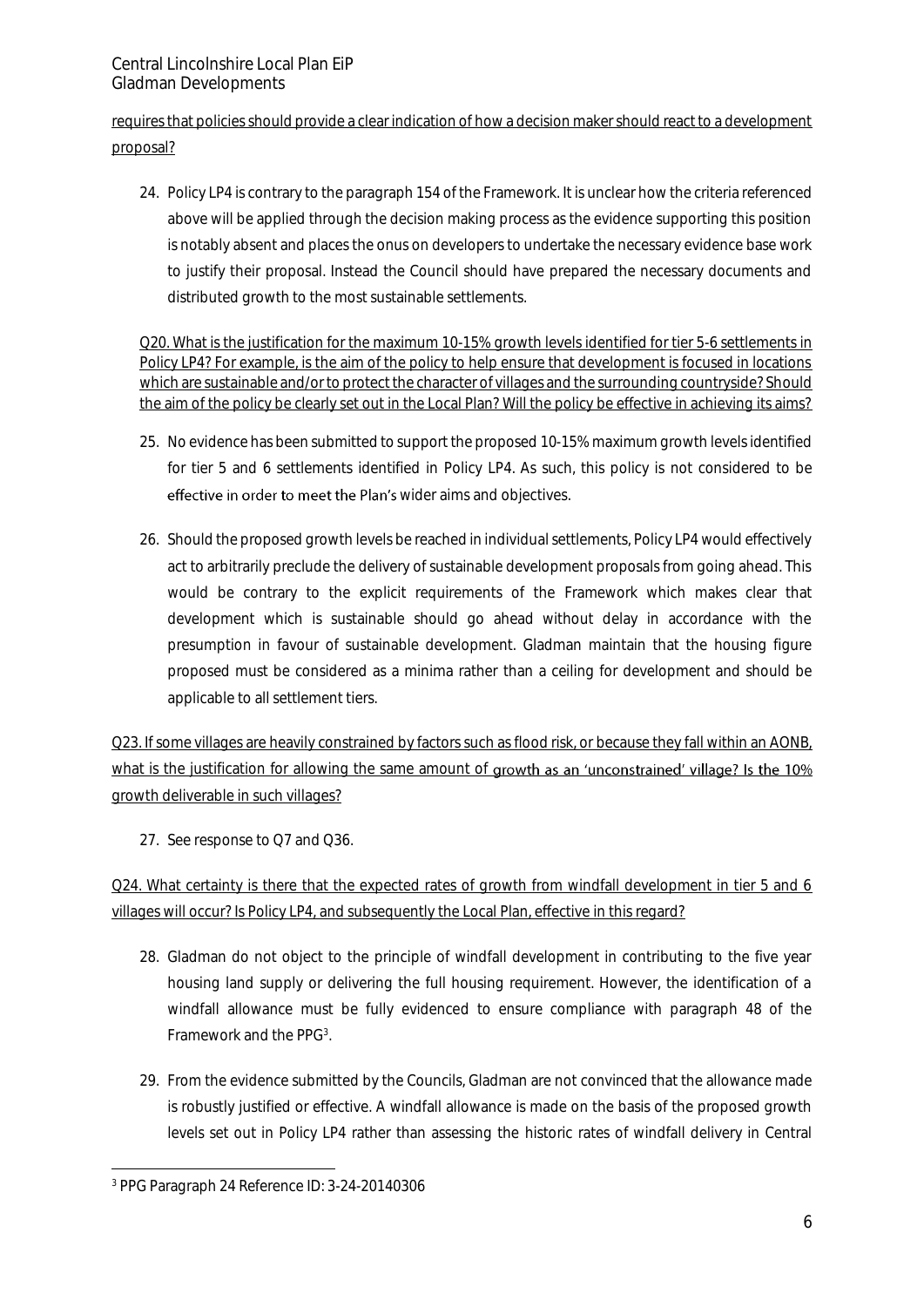Lincolnshire. Further, such a large windfall allowance seems unreasonable in the context of a supply which contains a number of small sites and may result in double counting.

Q27. Where the growth level in a tier 5-6 village has been achieved, Policy LP4 states that proposals for additional housing will only be supported if there is demonstrable evidence of local community support or support from the Parish or Town Council. What is the justification for this? Is this based on land-use planning issues?

- 30. Paragraph 17 of the Framework sets out a set of core land-use planning principles that should underpin both plan-making and decision taking. There is no justification to support this policy. Local community support or support from a Parish or Town Council is not a land use issue, as such, it should form no basis in decision making process.
- 31. This is an unusual policy test and whilst the Written Ministerial Statement dated 18 June 2015 introduced such a test in relation to wind farm application, there is no government policy or guidance that such a test is appropriate elsewhere in planning decision making and it is not considered appropriate.
- 32. Further details on this issue can be found in response to Q30 and Q31.

## Q28. What happens if existing commitments do not come forward, or are unlikely to come forward due to constraints/infrastructure/viability issues? Would this prevent other forms of sustainable development from being achieved?

33. Should existing commitments fail to come forward as envisaged, Policy LP4 will act to prevent the delivery of housing development throughout the district due to the prescriptive requirements attached to this policy.

#### Q30. Is the requirement for 'clear local community support' precise enough, and is the policy effective?

- 34. In short, this policy is not effective. Of particular concern is the method of measuring the level of support. A Town/Parish Council is not representative of everyone in a particular community and not all members of the local community would have input into the parish council consultation responses to planning applications. Similarly, participation through a neighbourhood planning exercise will vary and it would likely be those who are opposed to developments to participate in such exercises rather than those who are in support.
- 35. Further, the policy does not provide any information how this policy will be consistently applied through the decision making process. No criteria is provided on what level of community support is required to demonstrate community support. This requirement is not considered consistent with the presumption in favour of sustainable development. A development proposal could be considered acceptable and sustainable on all matters, but could still be refused on the basis of lack of community support that may not have been based on planning matters.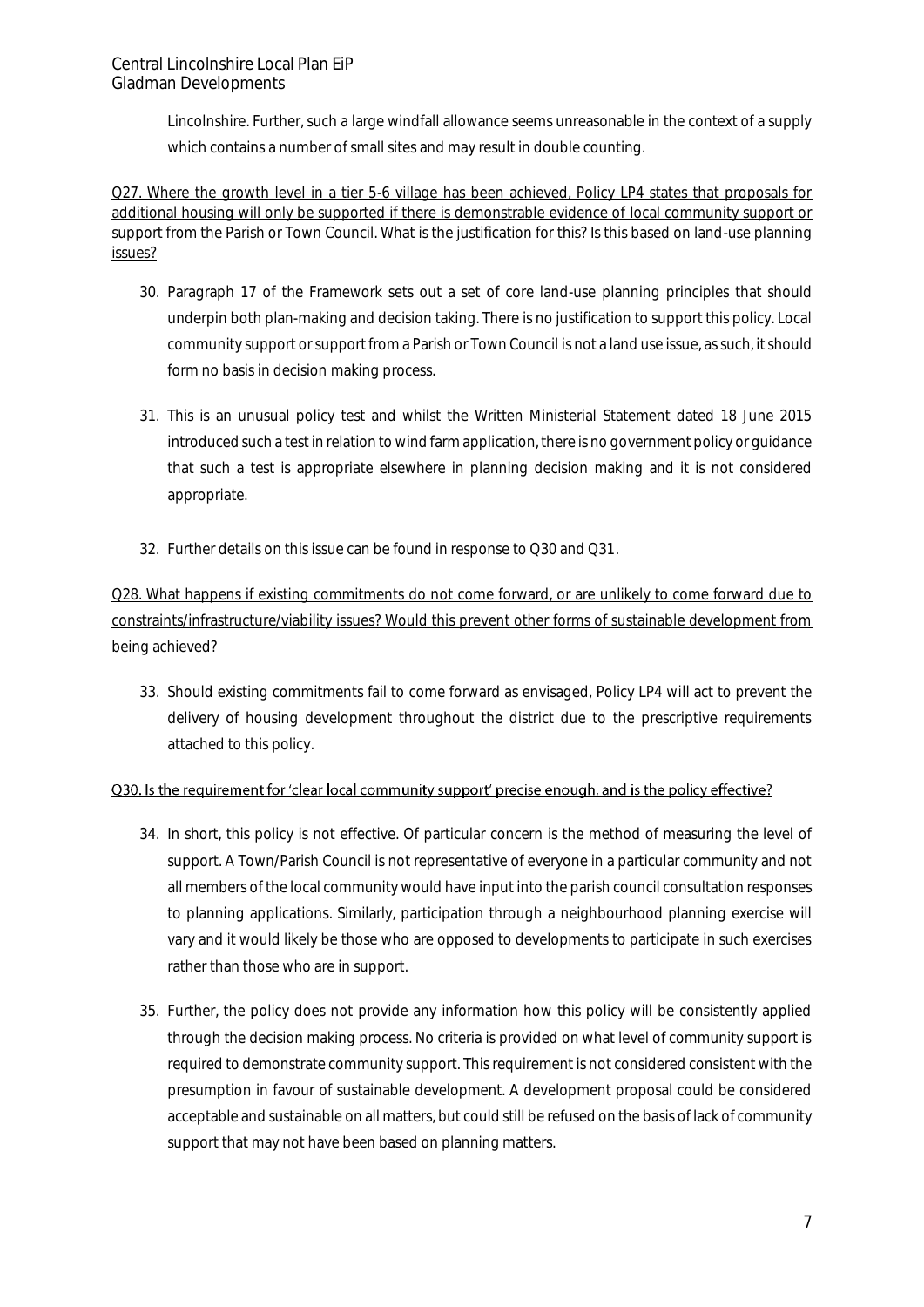36. Gladman submit this requirement is not effective, justified or consistent with national policy.

Q31. Policy LP2 states that medium villages will accommodate a 'limited amount of development' and small villages 'small scale development' unless "...otherwise promoted via a neighbourhood plan..." Is this consistent with paragraph 184 of the Framework which requires neighbourhood plans to be in general conformity with, and reflect the strategic policies of the Local Plan.

- 37. Paragraph 184 of the Framework makes clear that the ambition of the neighbourhood should be aligned with the strategic needs and priorities of the wider local area. Policy LP2 does not provide any certainty over what level of development local communities across the district should seek to accommodate as it lacks the strategic direction needed in order to provide guidance to those bodies seeking to prepare neighbourhood plans.
- 38. The preparation of a neighbourhood plans is quite often reliant on voluntary work of qualifying bodies without the financial support needed to prepare the key evidence base documents required to identify what level of development is required to meet local need or the level of financial contributions needed to be secured through enabling development to achieve a plan's wider aspirations i.e. the delivery of affordable housing, improvements to the public realm and the provision of key infrastructure etc.
- 39. The Framework makes clear that neighbourhood plans should not promote less development than set out in the Local Plan. If this element of the policy is progressed, it provides no certainty that any additional development will be delivered to maintain a flexible and responsive supply of housing land as no requirement is placed on local communities to assist in the delivery of meeting the districts' full OAN. This is especially concerning due to the Plan's reliance on the delivery of SUEs.
- 40. Policy LP2 is therefore not consistent with national policy or effective.

#### Q33. Is the inclusion of a 'sequential test' appropriate, justified and consistent with the Framework? Is the sequential approach in the Policy justified?

41. No, the inclusion of a sequential test which seeks to prioritise the delivery of previously developed land (PDL) has no planning basis. Further details can be found in response to Matter 5 (§17-§19).

Q34. Is the approach to development in small and medium villages consistent with paragraph 55 of the Framework? Will there be enough growth in small, medium and large villages to help support sustainable rural communities?? Is the Local Plan consistent with paragraph 55 of the Framework which states that to promote sustainable development in rural areas, housing should be located where it will enhance or maintain the vitality of rural communities.

42. The strategy pursued in apportioning growth within the various settlement tiers fails to sufficiently consider the vitality and vibrancy of rural settlements as outlined in paragraphs 28 and 55 of the Framework or the Rural Housing Chapter of the PPG.